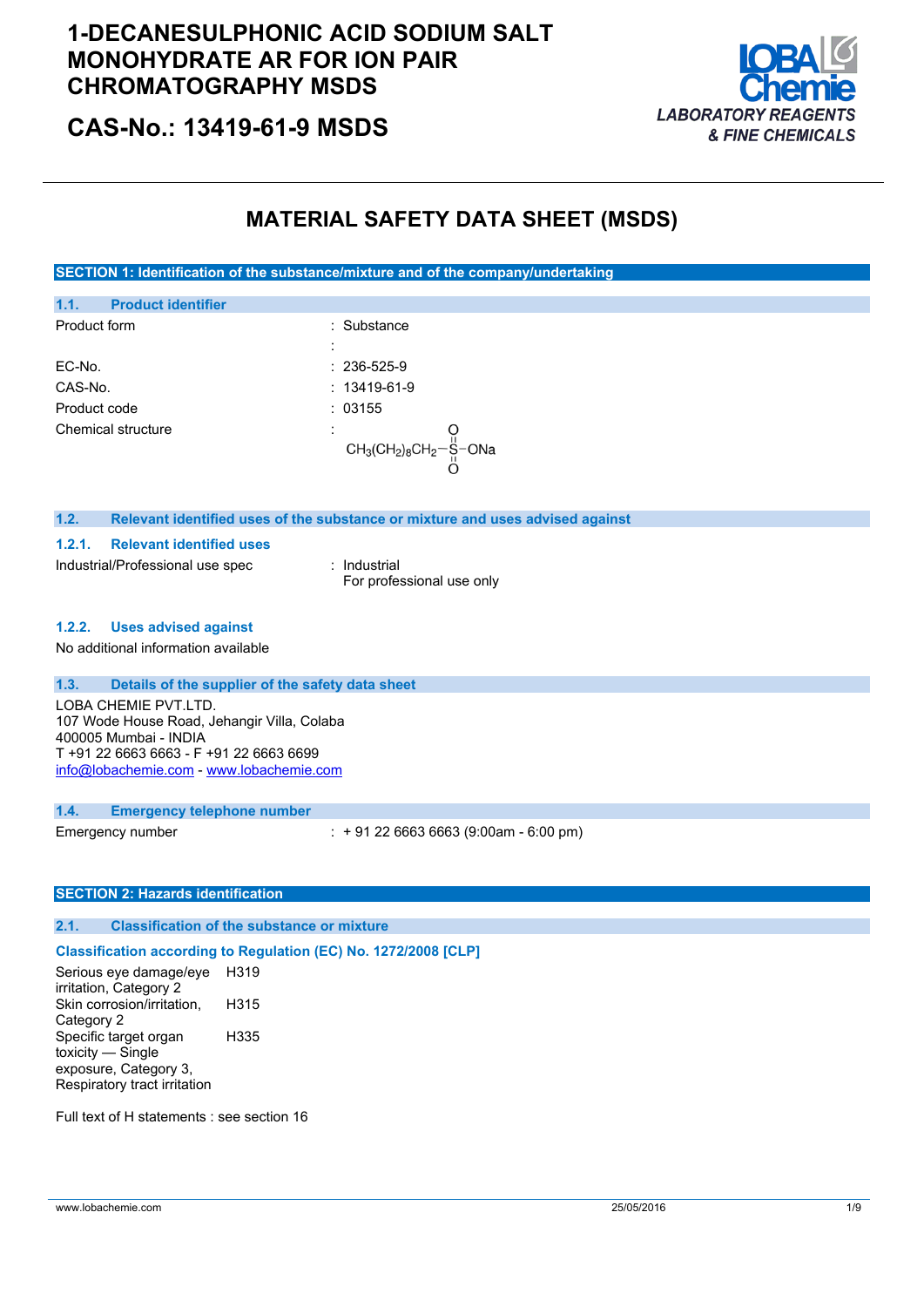Safety Data Sheet

**Classification according to Directive 67/548/EEC [DSD] or 1999/45/EC [DPD]**

Xi; R36 Xi; R37 Xi; R38

Full text of R-phrases: see section 16

**Adverse physicochemical, human health and environmental effects** No additional information available

| 2.2. | <b>Label elements</b>                                      |                                                                                                                                                                                                            |
|------|------------------------------------------------------------|------------------------------------------------------------------------------------------------------------------------------------------------------------------------------------------------------------|
|      | Labelling according to Regulation (EC) No. 1272/2008 [CLP] |                                                                                                                                                                                                            |
|      | Hazard pictograms (CLP)                                    | GHS07                                                                                                                                                                                                      |
|      | Signal word (CLP)                                          | : Warning                                                                                                                                                                                                  |
|      | Hazard statements (CLP)                                    | $\pm$ H315 - Causes skin irritation.<br>H319 - Causes serious eve irritation.<br>H335 - May cause respiratory irritation.                                                                                  |
|      | Precautionary statements (CLP)                             | : P261 - Avoid breathing vapours, dust, fume, gas.<br>P305+P351+P338 - IF IN EYES: Rinse cautiously with water for several minutes.<br>Remove contact lenses, if present and easy to do. Continue rinsing. |

| 2.3.<br><b>Other hazards</b> |  |
|------------------------------|--|
|------------------------------|--|

No additional information available

| <b>SECTION 3: Composition/information on ingredients</b> |                   |                                                                                               |  |
|----------------------------------------------------------|-------------------|-----------------------------------------------------------------------------------------------|--|
|                                                          |                   |                                                                                               |  |
| 3.1.                                                     | <b>Substances</b> |                                                                                               |  |
| Name                                                     |                   | $\pm$ 1-DECANESULPHONIC ACID SODIUM SALT MONOHYDRATE AR FOR ION PAIR<br><b>CHROMATOGRAPHY</b> |  |
| CAS-No.                                                  |                   | : 13419-61-9                                                                                  |  |
| EC-No.                                                   |                   | $: 236 - 525 - 9$                                                                             |  |

Full text of R- and H-statements: see section 16

#### **3.2. Mixtures**

Not applicable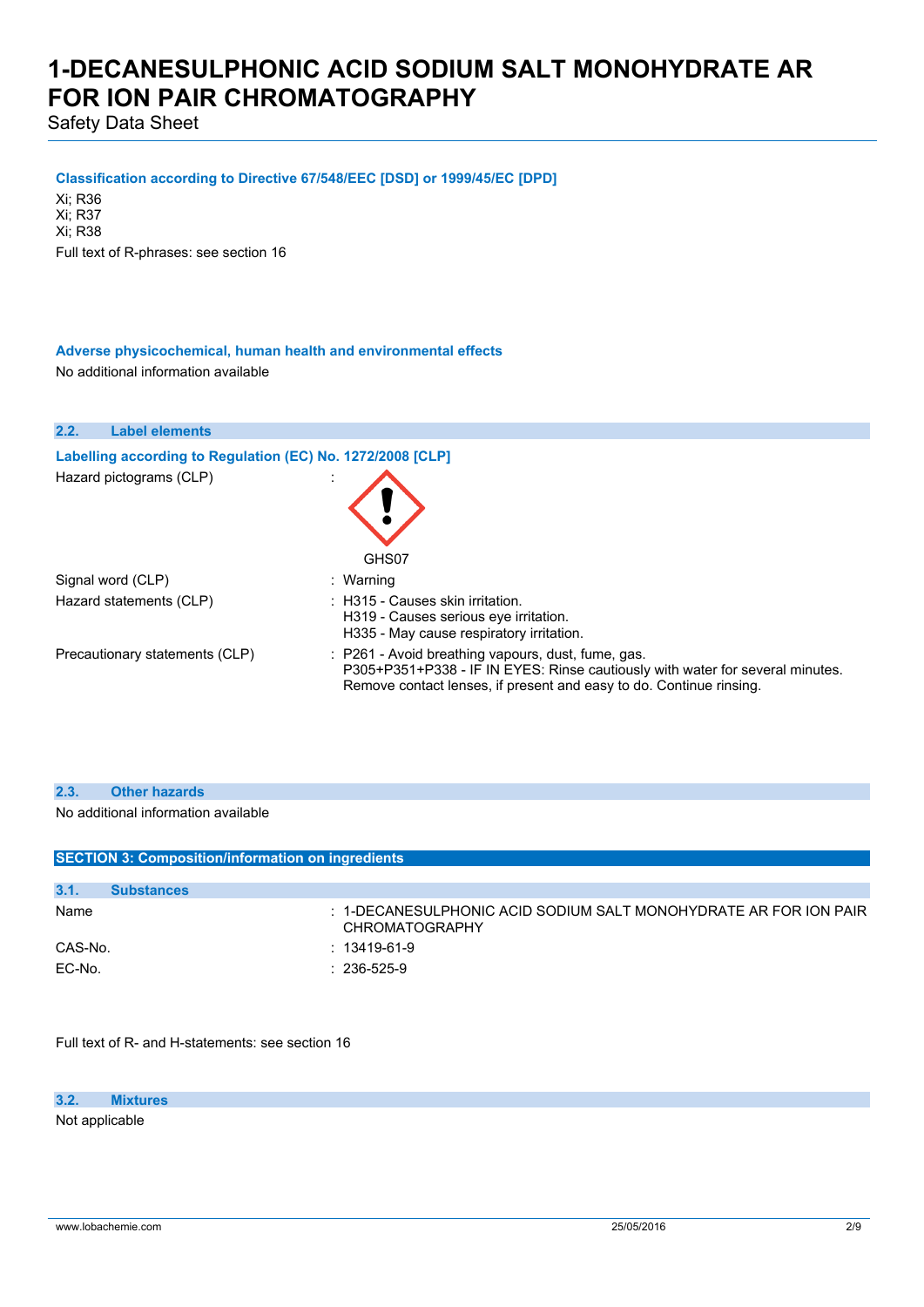Safety Data Sheet

## **SECTION 4: First aid measures**

| 4.1.<br><b>Description of first aid measures</b>                    |                                                                                                                                                       |
|---------------------------------------------------------------------|-------------------------------------------------------------------------------------------------------------------------------------------------------|
| First-aid measures after inhalation                                 | Remove person to fresh air and keep comfortable for breathing. Call a POISON<br>CENTER/doctor if you feel unwell.                                     |
| First-aid measures after skin contact                               | : Wash with plenty of water/ Wash contaminated clothing before reuse. Get<br>medical advice/attention.                                                |
| First-aid measures after eye contact                                | Rinse cautiously with water for several minutes. Remove contact lenses, if present<br>and easy to do. Continue rinsing. Get medical advice/attention. |
| First-aid measures after ingestion                                  | : Rinse mouth. Do not induce vomiting.                                                                                                                |
| 4.2.<br>Most important symptoms and effects, both acute and delayed |                                                                                                                                                       |
| Symptoms/effects after inhalation                                   | : May cause respiratory irritation.                                                                                                                   |
| Symptoms/effects after skin contact                                 | : Causes skin irritation.                                                                                                                             |
| Symptoms/effects after eye contact                                  | : Causes serious eye irritation.                                                                                                                      |
| 4.3.                                                                | Indication of any immediate medical attention and special treatment needed                                                                            |
| Treat symptomatically.                                              |                                                                                                                                                       |
| <b>SECTION 5: Firefighting measures</b>                             |                                                                                                                                                       |
| 5.1.<br><b>Extinguishing media</b>                                  |                                                                                                                                                       |
| Suitable extinguishing media                                        | Carbon dioxide. Dry powder. Foam. Water spray.                                                                                                        |
| Unsuitable extinguishing media                                      | Do not use a heavy water stream.                                                                                                                      |
|                                                                     |                                                                                                                                                       |
| 5.2.<br>Special hazards arising from the substance or mixture       |                                                                                                                                                       |
| No additional information available                                 |                                                                                                                                                       |
| <b>Advice for firefighters</b><br>5.3.                              |                                                                                                                                                       |
| Protection during firefighting                                      | Do not enter fire area without proper protective equipment, including respiratory<br>protection.                                                      |
| <b>SECTION 6: Accidental release measures</b>                       |                                                                                                                                                       |
| 6.1.                                                                | Personal precautions, protective equipment and emergency procedures                                                                                   |
| 6.1.1.<br>For non-emergency personnel                               |                                                                                                                                                       |
| <b>Emergency procedures</b>                                         | : Evacuate unnecessary personnel.                                                                                                                     |
|                                                                     |                                                                                                                                                       |
| 6.1.2.<br>For emergency responders                                  |                                                                                                                                                       |
| Protective equipment                                                | : Use personal protective equipment as required.                                                                                                      |
| <b>Emergency procedures</b>                                         | : Ventilate area.                                                                                                                                     |
| <b>Environmental precautions</b><br>6.2.                            |                                                                                                                                                       |
| Avoid release to the environment.                                   |                                                                                                                                                       |
| 6.3.<br>Methods and material for containment and cleaning up        |                                                                                                                                                       |
| Methods for cleaning up                                             | : Soak up spills with inert solids, such as clay or diatomaceous earth as soon as<br>possible. On land, sweep or shovel into suitable containers.     |
| <b>Reference to other sections</b><br>6.4.                          |                                                                                                                                                       |
| No additional information available                                 |                                                                                                                                                       |
| <b>SECTION 7: Handling and storage</b>                              |                                                                                                                                                       |
| <b>Precautions for safe handling</b><br>7.1.                        |                                                                                                                                                       |
| Precautions for safe handling                                       | : Avoid contact with skin and eyes. Use only outdoors or in a well-ventilated area. Do                                                                |
|                                                                     | not breathe vapours.                                                                                                                                  |
| Hygiene measures                                                    | : Wash hands and other exposed areas with mild soap and water before eating,<br>drinking or smoking and when leaving work.                            |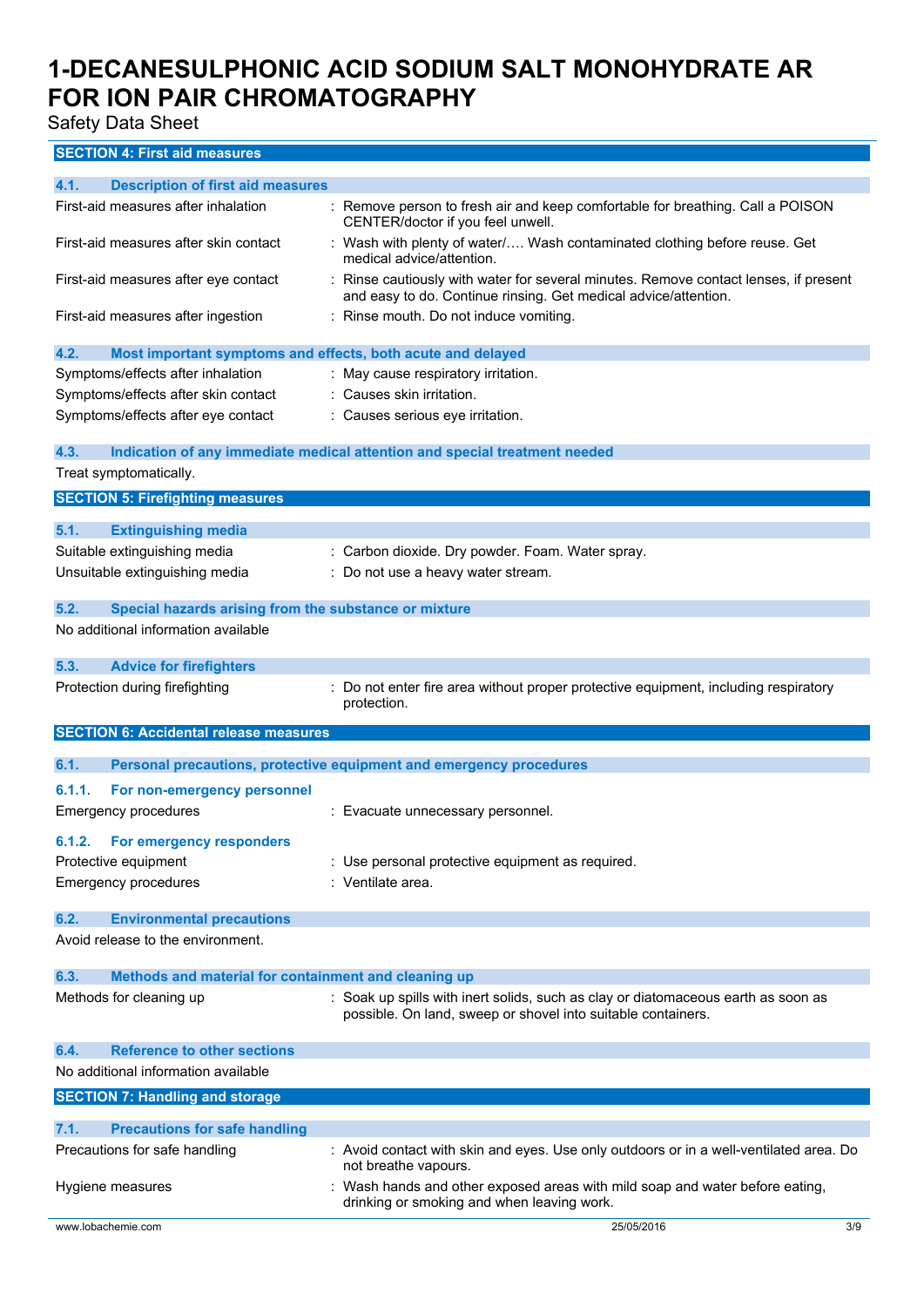Safety Data Sheet

| 7.2. | Conditions for safe storage, including any incompatibilities |                                                                    |
|------|--------------------------------------------------------------|--------------------------------------------------------------------|
|      | Storage conditions                                           | : Keep container tightly closed. Store in a well-ventilated place. |
| 7.3. | <b>Specific end use(s)</b>                                   |                                                                    |
|      | No additional information available                          |                                                                    |
|      | <b>SECTION 8: Exposure controls/personal protection</b>      |                                                                    |
| 8.1  | <b>Control parameters</b>                                    |                                                                    |

No additional information available

| 8.2.<br><b>Exposure controls</b>                              |                                                                    |
|---------------------------------------------------------------|--------------------------------------------------------------------|
| Hand protection                                               | : Protective gloves                                                |
| Eye protection                                                | : Chemical goggles or safety glasses                               |
| Skin and body protection                                      | : Wear suitable protective clothing                                |
| Respiratory protection                                        | : [In case of inadequate ventilation] wear respiratory protection. |
| <b>SECTION 9: Physical and chemical properties</b>            |                                                                    |
| 9.1.<br>Information on basic physical and chemical properties |                                                                    |
| Physical state                                                | : Solid                                                            |
| Molecular mass                                                | : 262.33 g/mol                                                     |
| Colour                                                        | White powder.                                                      |
| Odour                                                         | : No data available                                                |
| Odour threshold                                               | : No data available                                                |
| pH                                                            | : No data available                                                |
| Relative evaporation rate (butylacetate=1)                    | : No data available                                                |
| Melting point                                                 | : $> 300 °C$                                                       |
| Freezing point                                                | : No data available                                                |
| Boiling point                                                 | : No data available                                                |
| Flash point                                                   | : No data available                                                |
| Auto-ignition temperature                                     | : No data available                                                |
| Decomposition temperature                                     | : No data available                                                |
| Flammability (solid, gas)                                     | : No data available                                                |
| Vapour pressure                                               | : No data available                                                |
| Relative vapour density at 20 °C                              | : No data available                                                |
| Relative density                                              | : No data available                                                |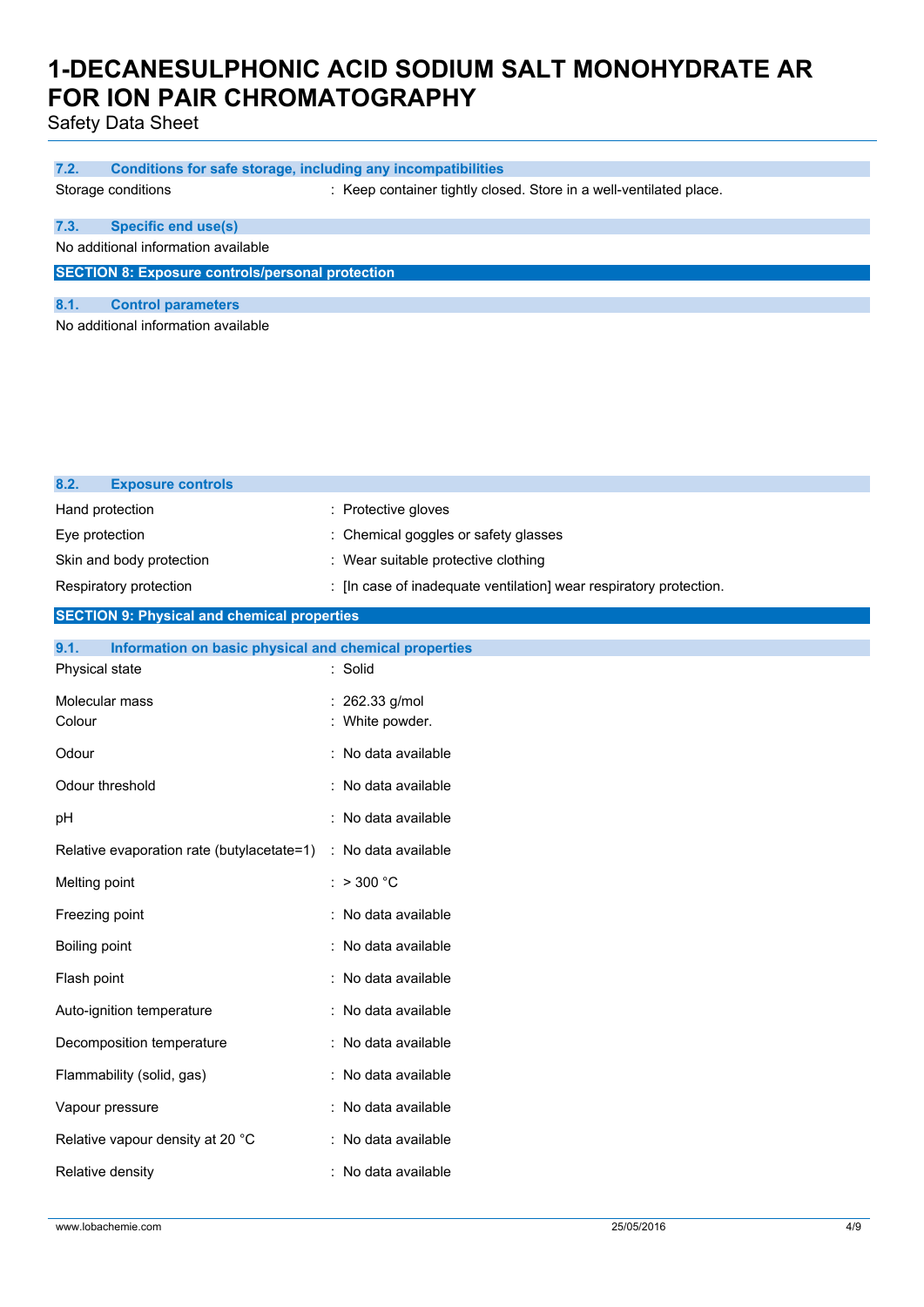Safety Data Sheet

| Jaicly Dala Jilccl                                   |                                  |
|------------------------------------------------------|----------------------------------|
| Solubility                                           | : No data available              |
| Log Pow                                              | : No data available              |
| Viscosity, kinematic                                 | : No data available              |
| Viscosity, dynamic                                   | : No data available              |
| <b>Explosive properties</b>                          | : No data available              |
| Oxidising properties                                 | : No data available              |
| <b>Explosive limits</b>                              | : No data available              |
| <b>Other information</b><br>9.2.                     |                                  |
| No additional information available                  |                                  |
| <b>SECTION 10: Stability and reactivity</b>          |                                  |
| 10.1.<br><b>Reactivity</b>                           |                                  |
| No additional information available                  |                                  |
| 10.2.<br><b>Chemical stability</b>                   |                                  |
| Stable under normal conditions.                      |                                  |
| 10.3.<br><b>Possibility of hazardous reactions</b>   |                                  |
| No additional information available                  |                                  |
| <b>Conditions to avoid</b><br>10.4.                  |                                  |
| Air contact. Direct sunlight. Moisture.              |                                  |
| <b>Incompatible materials</b><br>10.5.               |                                  |
| No additional information available                  |                                  |
| 10.6.<br><b>Hazardous decomposition products</b>     |                                  |
| No additional information available                  |                                  |
| <b>SECTION 11: Toxicological information</b>         |                                  |
| 11.1.<br><b>Information on toxicological effects</b> |                                  |
| Acute toxicity                                       | : Not classified                 |
|                                                      |                                  |
| Skin corrosion/irritation                            | : Causes skin irritation.        |
| Serious eye damage/irritation                        | : Causes serious eye irritation. |

| Germ cell mutagenicity | : Not classified                    |
|------------------------|-------------------------------------|
| Carcinogenicity        | : Not classified                    |
|                        |                                     |
| Reproductive toxicity  | : Not classified                    |
| STOT-single exposure   | : May cause respiratory irritation. |
|                        |                                     |
| STOT-repeated exposure | : Not classified                    |

Respiratory or skin sensitisation : Not classified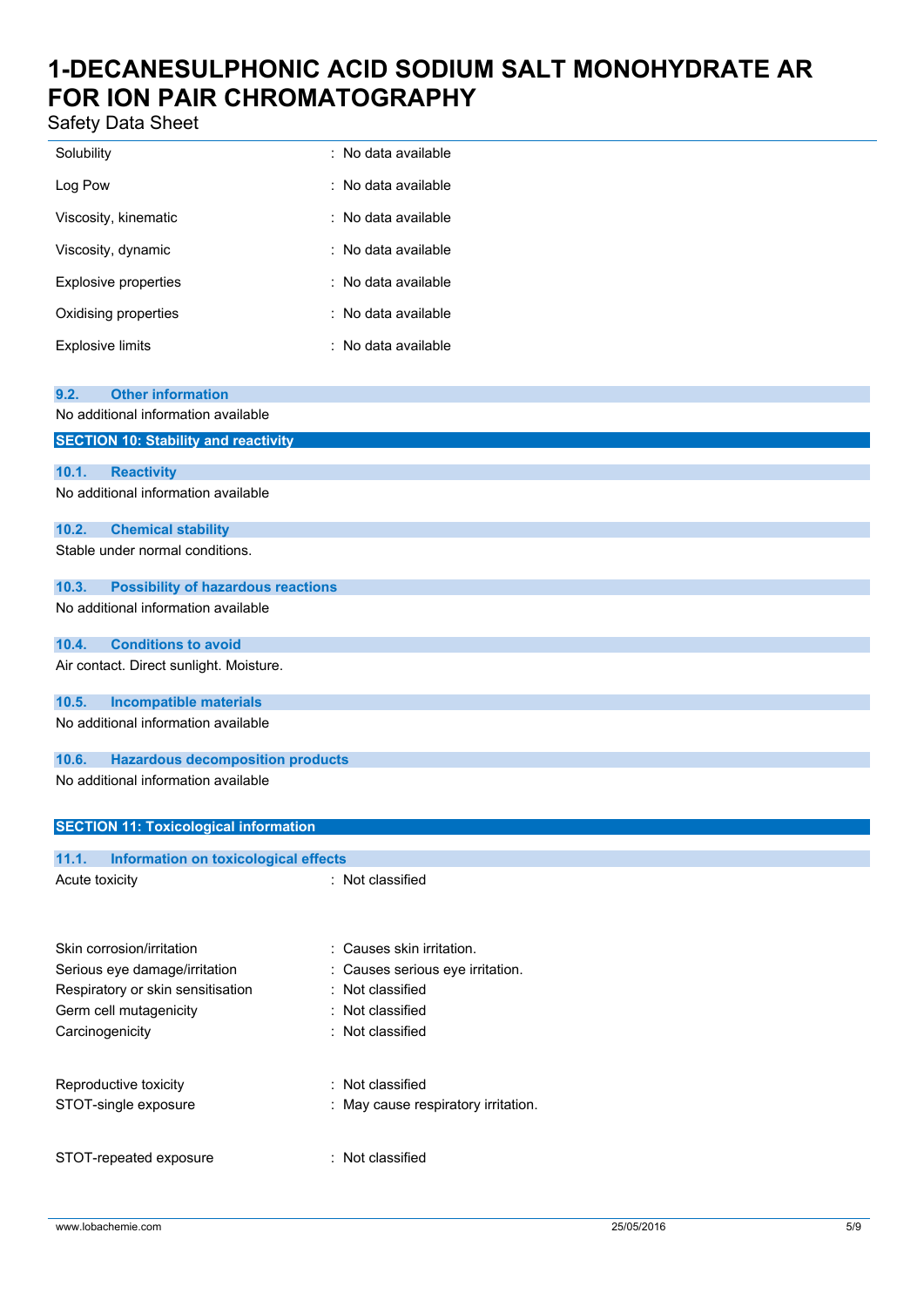Safety Data Sheet

Aspiration hazard **in the set of the set of the set of the set of the set of the set of the set of the set of the set of the set of the set of the set of the set of the set of the set of the set of the set of the set of th** 

| <b>SECTION 12: Ecological information</b>                                                 |                  |
|-------------------------------------------------------------------------------------------|------------------|
|                                                                                           |                  |
| <b>Toxicity</b><br>12.1.                                                                  |                  |
| No additional information available                                                       |                  |
|                                                                                           |                  |
|                                                                                           |                  |
|                                                                                           |                  |
| 12.2.<br><b>Persistence and degradability</b>                                             |                  |
| No additional information available                                                       |                  |
|                                                                                           |                  |
|                                                                                           |                  |
| 12.3.<br><b>Bioaccumulative potential</b><br>No additional information available          |                  |
|                                                                                           |                  |
|                                                                                           |                  |
| 12.4.<br><b>Mobility in soil</b><br>No additional information available                   |                  |
|                                                                                           |                  |
|                                                                                           |                  |
| 12.5.<br><b>Results of PBT and vPvB assessment</b><br>No additional information available |                  |
|                                                                                           |                  |
|                                                                                           |                  |
| <b>Other adverse effects</b><br>12.6.                                                     |                  |
| No additional information available                                                       |                  |
| <b>SECTION 13: Disposal considerations</b>                                                |                  |
|                                                                                           |                  |
| 13.1.<br><b>Waste treatment methods</b>                                                   |                  |
| No additional information available                                                       |                  |
| <b>SECTION 14: Transport information</b>                                                  |                  |
| In accordance with ADR / RID / IMDG / IATA / ADN                                          |                  |
|                                                                                           |                  |
| 14.1.<br><b>UN number</b>                                                                 |                  |
| UN-No. (ADR)                                                                              | : Not applicable |
| UN-No. (IMDG)                                                                             | Not applicable   |
| UN-No. (IATA)                                                                             | Not applicable   |
| UN-No. (ADN)                                                                              | Not applicable   |
| UN-No. (RID)                                                                              | : Not applicable |
| 14.2.<br><b>UN proper shipping name</b>                                                   |                  |
| Proper Shipping Name (ADR)                                                                | Not applicable   |
| Proper Shipping Name (IMDG)                                                               | Not applicable   |
| Proper Shipping Name (IATA)                                                               | Not applicable   |
| Proper Shipping Name (ADN)                                                                | Not applicable   |

Proper Shipping Name (RID) : Not applicable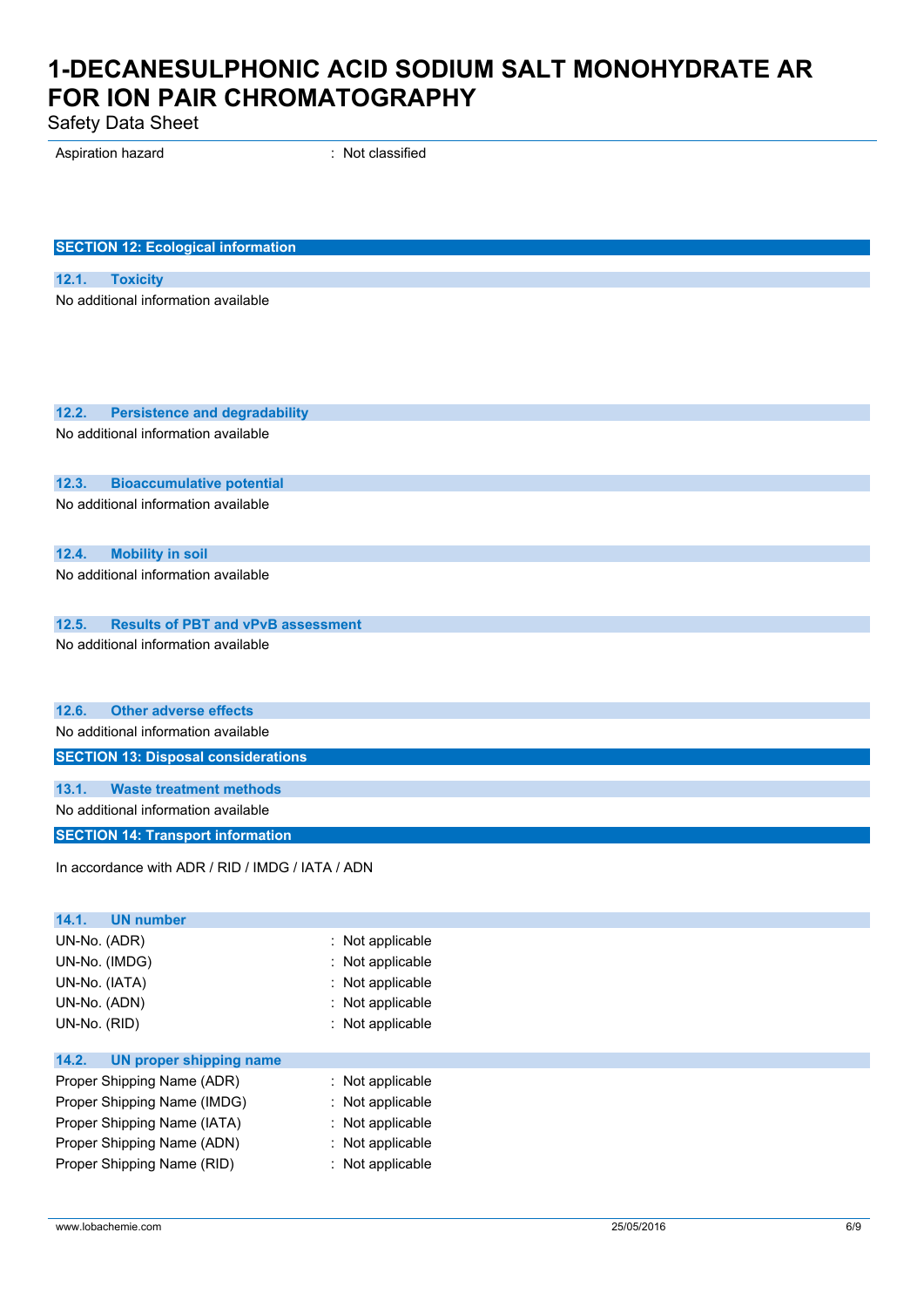Safety Data Sheet

| 14.3.<br><b>Transport hazard class(es)</b> |                                          |
|--------------------------------------------|------------------------------------------|
| <b>ADR</b>                                 |                                          |
| Transport hazard class(es) (ADR)           | : Not applicable                         |
|                                            |                                          |
| <b>IMDG</b>                                |                                          |
| Transport hazard class(es) (IMDG)          | : Not applicable                         |
|                                            |                                          |
| <b>IATA</b>                                |                                          |
| Transport hazard class(es) (IATA)          | : Not applicable                         |
|                                            |                                          |
| <b>ADN</b>                                 |                                          |
|                                            |                                          |
| Transport hazard class(es) (ADN)           | : Not applicable                         |
| <b>RID</b>                                 |                                          |
| Transport hazard class(es) (RID)           | : Not applicable                         |
|                                            |                                          |
| 14.4.<br><b>Packing group</b>              |                                          |
| Packing group (ADR)                        | : Not applicable                         |
| Packing group (IMDG)                       | : Not applicable                         |
| Packing group (IATA)                       | : Not applicable                         |
| Packing group (ADN)                        | : Not applicable                         |
| Packing group (RID)                        | : Not applicable                         |
|                                            |                                          |
| <b>Environmental hazards</b><br>14.5.      |                                          |
| Dangerous for the environment              | : No                                     |
| Marine pollutant<br>: No                   |                                          |
| Other information                          | : No supplementary information available |

### **14.6. Special precautions for user**

- **- Overland transport** No data available
- **- Transport by sea**

No data available

**- Air transport** No data available

**- Inland waterway transport**

No data available

#### **- Rail transport**

No data available

**14.7. Transport in bulk according to Annex II of MARPOL 73/78 and the IBC Code**

### Not applicable

**SECTION 15: Regulatory information**

**15.1. Safety, health and environmental regulations/legislation specific for the substance or mixture**

**15.1.1. EU-Regulations**

#### No REACH Annex XVII restrictions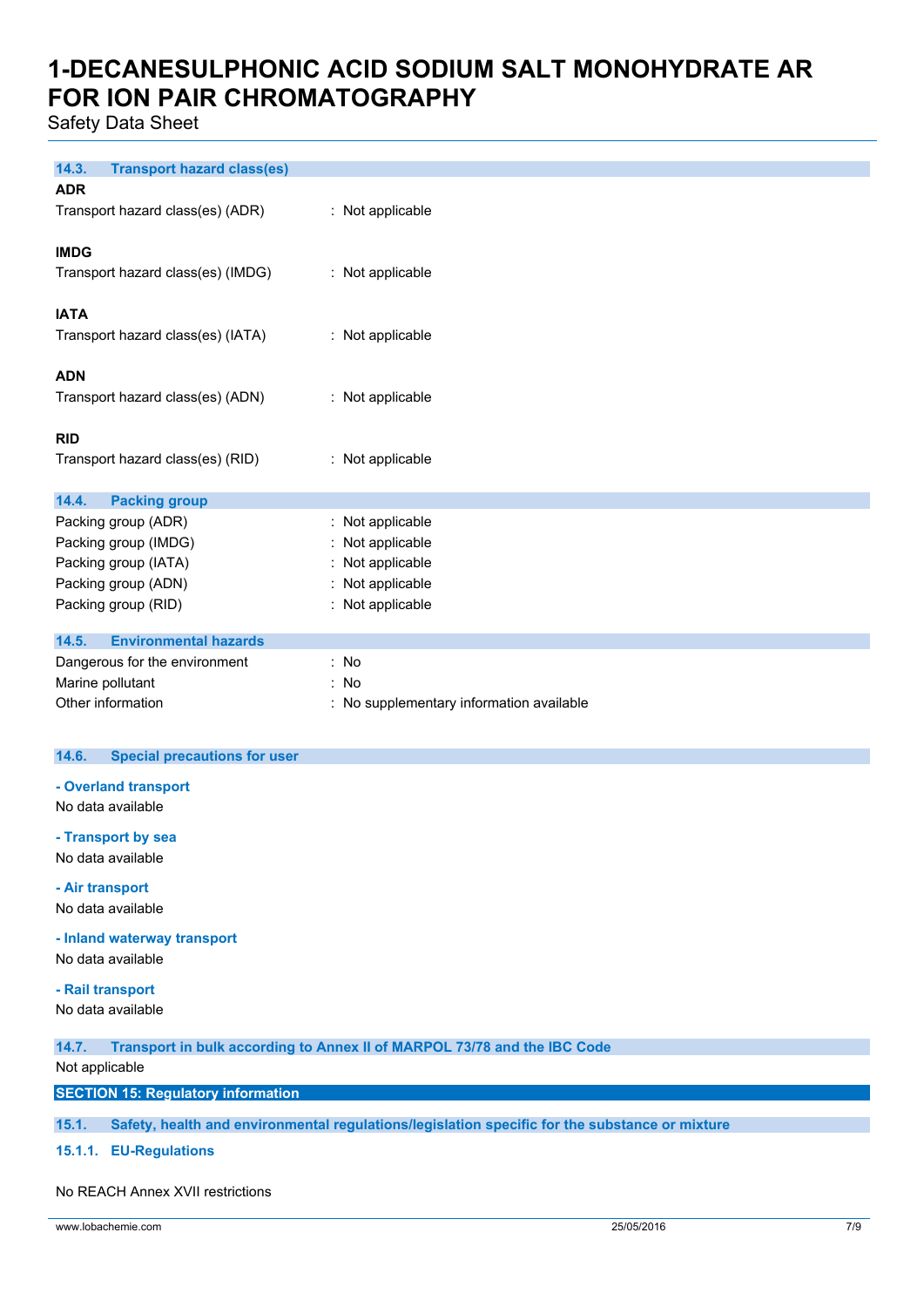## Safety Data Sheet

1-DECANESULPHONIC ACID SODIUM SALT MONOHYDRATE AR FOR ION PAIR CHROMATOGRAPHY is not on the REACH Candidate List

1-DECANESULPHONIC ACID SODIUM SALT MONOHYDRATE AR FOR ION PAIR CHROMATOGRAPHY is not on the REACH Annex XIV List

### **15.1.2. National regulations**

#### **Germany**

12th Ordinance Implementing the Federal : Is not subject of the 12. BlmSchV (Hazardous Incident Ordinance) Immission Control Act - 12.BImSchV

| <b>Netherlands</b>                                                                      |                                                                             |
|-----------------------------------------------------------------------------------------|-----------------------------------------------------------------------------|
| SZW-lijst van kankerverwekkende stoffen                                                 | $\therefore$ The substance is not listed                                    |
| SZW-lijst van mutagene stoffen                                                          | : The substance is not listed                                               |
| NIET-limitatieve lijst van voor de<br>voortplanting giftige stoffen – Borstvoeding      | $\therefore$ The substance is not listed                                    |
| NIET-limitatieve lijst van voor de<br>voortplanting giftige stoffen -<br>Vruchtbaarheid | $:$ The substance is not listed                                             |
| NIET-limitatieve lijst van voor de<br>voortplanting giftige stoffen - Ontwikkeling      | $\therefore$ The substance is not listed                                    |
| <b>Denmark</b>                                                                          |                                                                             |
| Recommendations Danish Regulation                                                       | : Young people below the age of 18 years are not allowed to use the product |

### **15.2. Chemical safety assessment**

No additional information available

**SECTION 16: Other information**

### Full text of R-, H- and EUH-statements:

| Eye Irrit. 2  | Serious eye damage/eye irritation, Category 2                                              |
|---------------|--------------------------------------------------------------------------------------------|
| Skin Irrit, 2 | Skin corrosion/irritation, Category 2                                                      |
| STOT SE 3     | Specific target organ toxicity - Single exposure, Category 3, Respiratory tract irritation |
| H315          | Causes skin irritation.                                                                    |
| H319          | Causes serious eye irritation.                                                             |
| H335          | May cause respiratory irritation.                                                          |
| R36           | Irritating to eyes                                                                         |
| <b>R37</b>    | Irritating to respiratory system                                                           |
| <b>R38</b>    | Irritating to skin                                                                         |
| Xi            | Irritant                                                                                   |